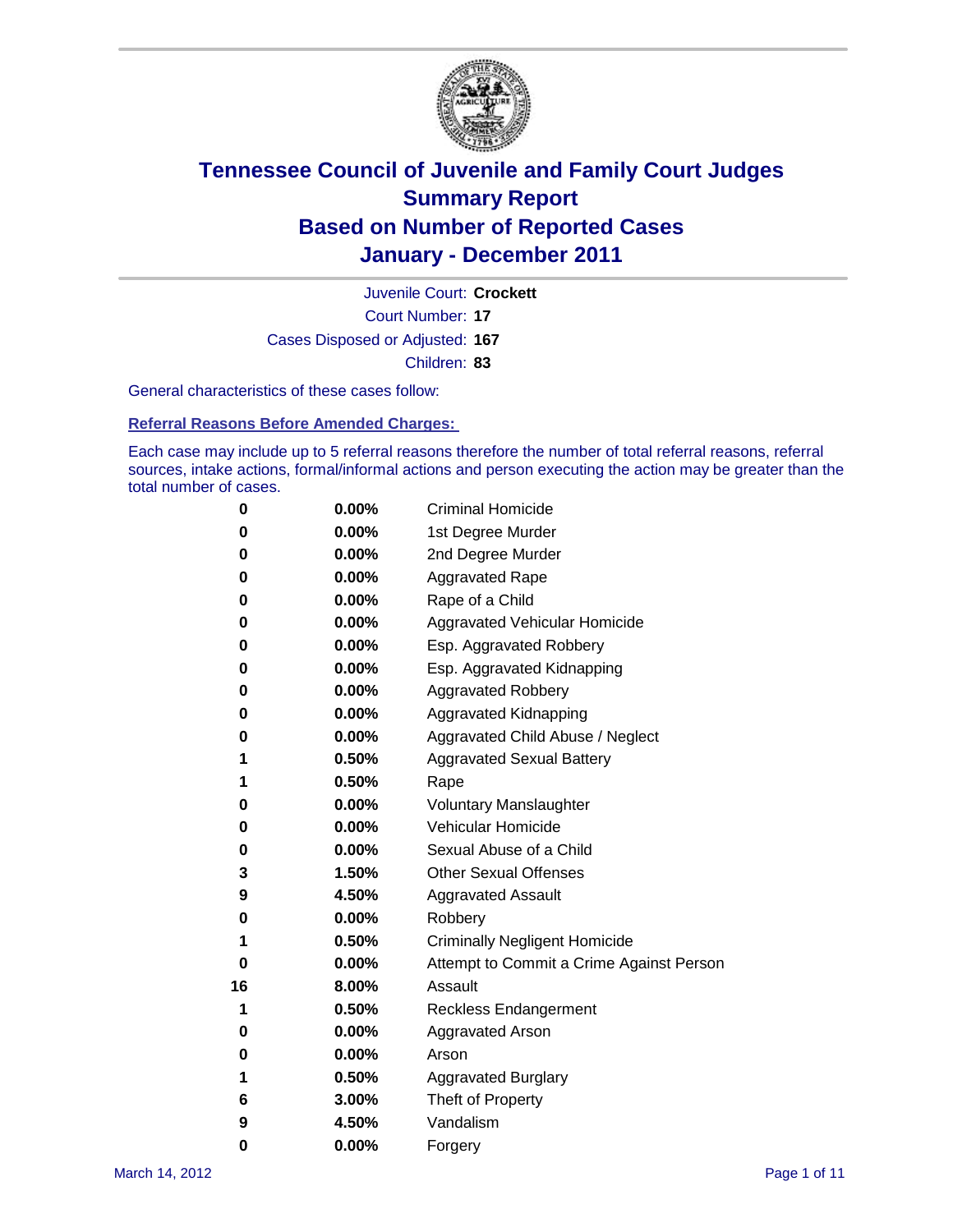

Court Number: **17** Juvenile Court: **Crockett** Cases Disposed or Adjusted: **167**

Children: **83**

#### **Referral Reasons Before Amended Charges:**

Each case may include up to 5 referral reasons therefore the number of total referral reasons, referral sources, intake actions, formal/informal actions and person executing the action may be greater than the total number of cases.

| 0  | 0.00% | <b>Worthless Checks</b>                                     |
|----|-------|-------------------------------------------------------------|
| 0  | 0.00% | Illegal Possession / Fraudulent Use of Credit / Debit Cards |
| 0  | 0.00% | <b>Burglary</b>                                             |
| 1  | 0.50% | Unauthorized Use of a Vehicle                               |
| 0  | 0.00% | <b>Cruelty to Animals</b>                                   |
| 0  | 0.00% | Sale of Controlled Substances                               |
| 1  | 0.50% | <b>Other Drug Offenses</b>                                  |
| 7  | 3.50% | <b>Possession of Controlled Substances</b>                  |
| 0  | 0.00% | <b>Criminal Attempt</b>                                     |
| 1  | 0.50% | Carrying Weapons on School Property                         |
| 2  | 1.00% | Unlawful Carrying / Possession of a Weapon                  |
| 0  | 0.00% | <b>Evading Arrest</b>                                       |
| 0  | 0.00% | Escape                                                      |
| 1  | 0.50% | Driving Under Influence (DUI)                               |
| 1  | 0.50% | Possession / Consumption of Alcohol                         |
| 4  | 2.00% | Resisting Stop, Frisk, Halt, Arrest or Search               |
| 0  | 0.00% | <b>Aggravated Criminal Trespass</b>                         |
| 1  | 0.50% | Harassment                                                  |
| 0  | 0.00% | Failure to Appear                                           |
| 1  | 0.50% | Filing a False Police Report                                |
| 0  | 0.00% | Criminal Impersonation                                      |
| 2  | 1.00% | <b>Disorderly Conduct</b>                                   |
| 1  | 0.50% | <b>Criminal Trespass</b>                                    |
| 0  | 0.00% | <b>Public Intoxication</b>                                  |
| 0  | 0.00% | Gambling                                                    |
| 12 | 6.00% | <b>Traffic</b>                                              |
| 1  | 0.50% | <b>Local Ordinances</b>                                     |
| 0  | 0.00% | Violation of Wildlife Regulations                           |
| 0  | 0.00% | Contempt of Court                                           |
| 8  | 4.00% | Violation of Probation                                      |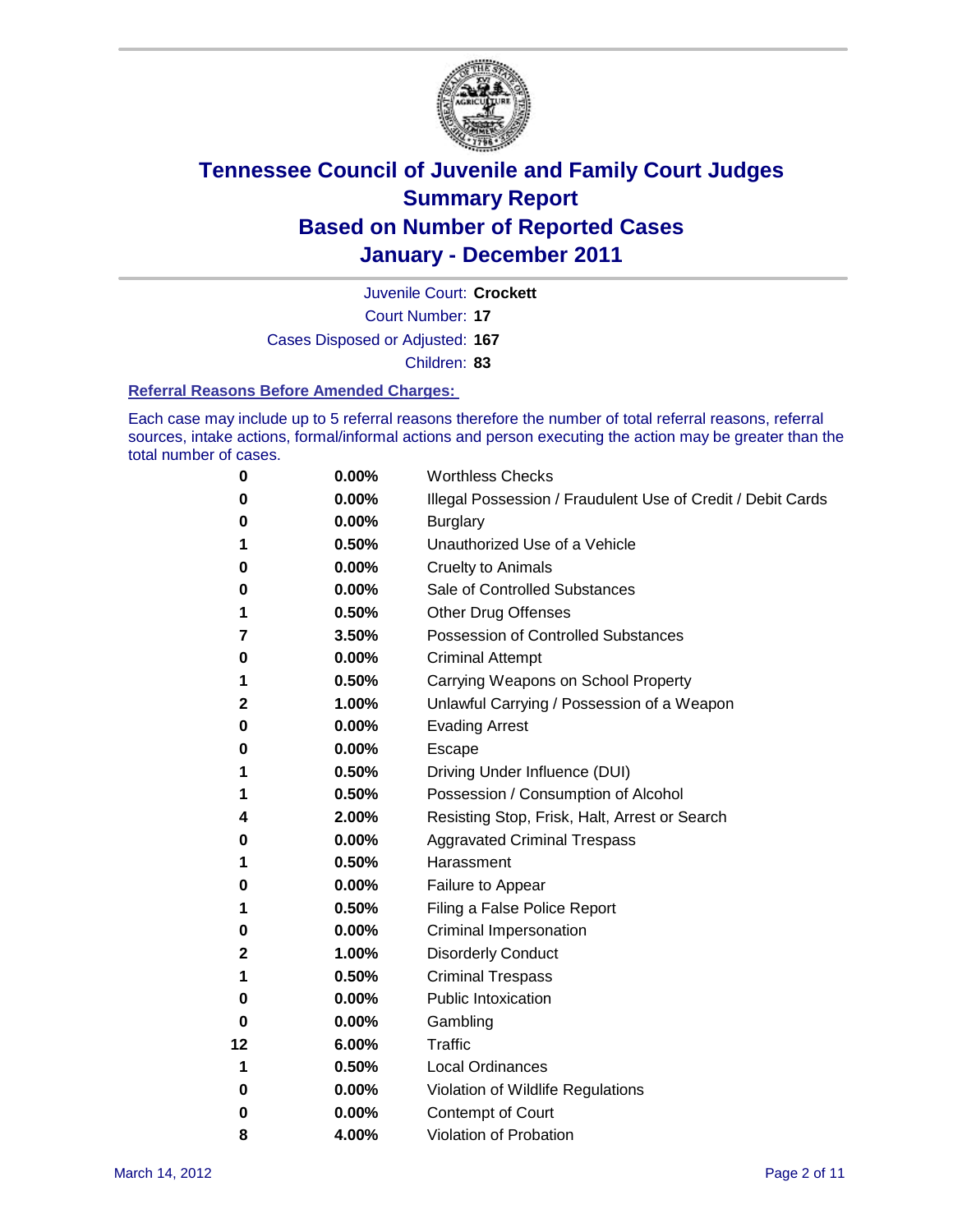

Court Number: **17** Juvenile Court: **Crockett** Cases Disposed or Adjusted: **167** Children: **83**

#### **Referral Reasons Before Amended Charges:**

Each case may include up to 5 referral reasons therefore the number of total referral reasons, referral sources, intake actions, formal/informal actions and person executing the action may be greater than the total number of cases.

| 200          | 100.00%                                              | <b>Total Referrals</b>                                                                 |
|--------------|------------------------------------------------------|----------------------------------------------------------------------------------------|
| $\mathbf{2}$ | 1.00%                                                | Other                                                                                  |
| 0            | 0.00%                                                | <b>Consent to Marry</b>                                                                |
| 0            | 0.00%                                                | <b>Request for Medical Treatment</b>                                                   |
| 0            | 0.00%                                                | <b>Child Support</b>                                                                   |
| 0            | 0.00%                                                | Paternity / Legitimation                                                               |
| 0            | 0.00%                                                | Visitation                                                                             |
| 0            | 0.00%                                                | Custody                                                                                |
| 0            | 0.00%                                                | <b>Foster Care Review</b>                                                              |
| 0            | 0.00%                                                | <b>Administrative Review</b>                                                           |
| 92           | 46.00%                                               | <b>Judicial Review</b>                                                                 |
| $\bf{0}$     | 0.00%                                                | Violation of Informal Adjustment                                                       |
| 0            | 0.00%                                                | <b>Violation of Pretrial Diversion</b>                                                 |
| 0            | 0.00%                                                | <b>Termination of Parental Rights</b>                                                  |
| 0            |                                                      | Dependency / Neglect                                                                   |
|              |                                                      | <b>Physically Abused Child</b>                                                         |
|              |                                                      | Sexually Abused Child                                                                  |
|              |                                                      | <b>Violation of Curfew</b>                                                             |
|              |                                                      | Violation of a Valid Court Order                                                       |
|              |                                                      | Possession of Tobacco Products                                                         |
|              |                                                      | Out-of-State Runaway                                                                   |
|              |                                                      | Truancy<br>In-State Runaway                                                            |
|              |                                                      | <b>Unruly Behavior</b>                                                                 |
| 0            | 0.00%                                                | <b>Violation of Aftercare</b>                                                          |
|              | 4<br>0<br>2<br>0<br>6<br>0<br>$\mathbf{2}$<br>0<br>0 | 2.00%<br>0.00%<br>1.00%<br>0.00%<br>3.00%<br>0.00%<br>1.00%<br>0.00%<br>0.00%<br>0.00% |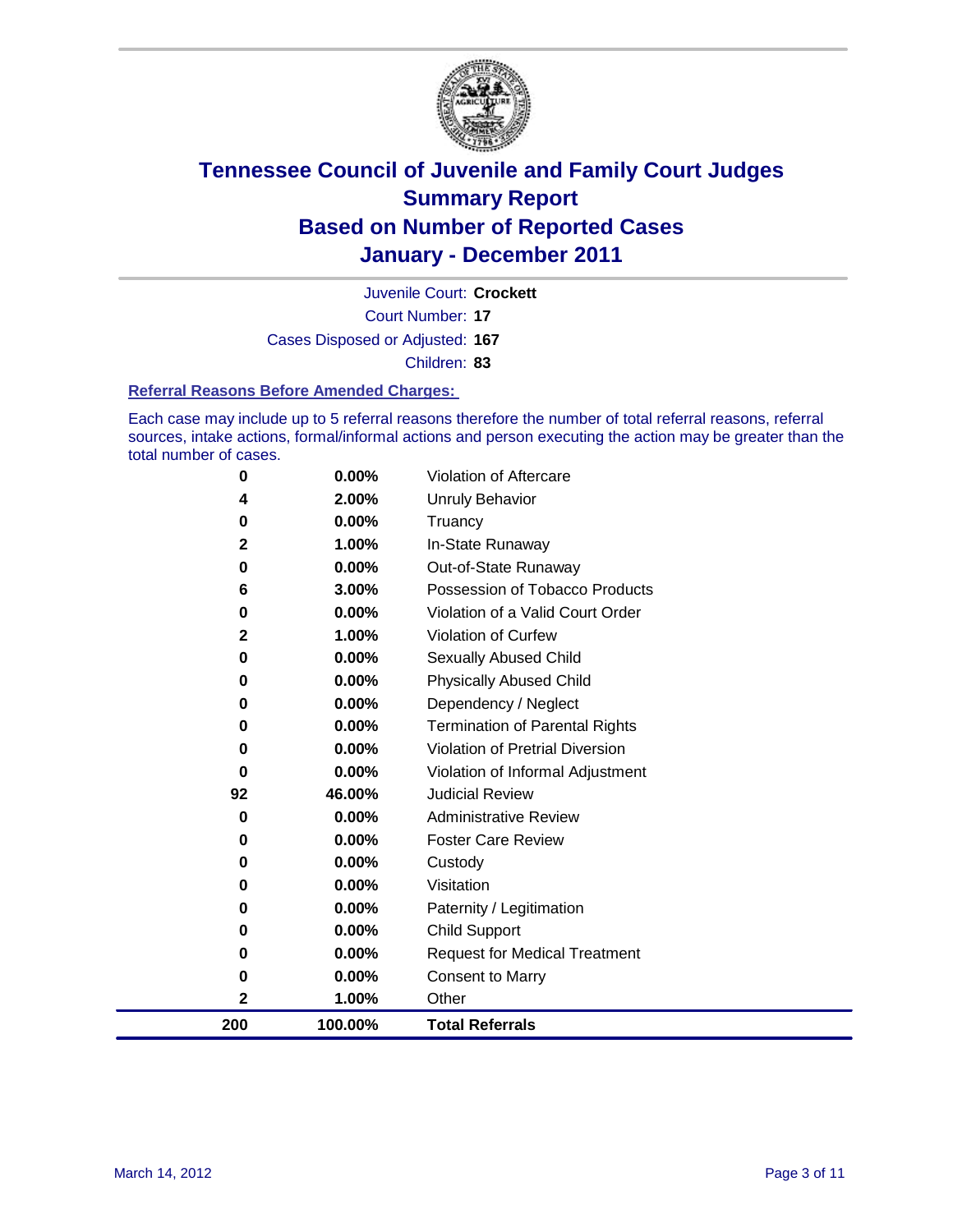

|                            |                                 | Juvenile Court: Crockett          |
|----------------------------|---------------------------------|-----------------------------------|
|                            |                                 | Court Number: 17                  |
|                            | Cases Disposed or Adjusted: 167 |                                   |
|                            |                                 | Children: 83                      |
| <b>Referral Sources: 1</b> |                                 |                                   |
| 70                         | 35.00%                          | Law Enforcement                   |
| 9                          | 4.50%                           | Parents                           |
| 0                          | $0.00\%$                        | <b>Relatives</b>                  |
| 0                          | 0.00%                           | Self                              |
| 6                          | 3.00%                           | School                            |
| 0                          | $0.00\%$                        | <b>CSA</b>                        |
| 0                          | $0.00\%$                        | <b>DCS</b>                        |
| 0                          | $0.00\%$                        | <b>Other State Department</b>     |
| 0                          | $0.00\%$                        | <b>District Attorney's Office</b> |
| 101                        | 50.50%                          | <b>Court Staff</b>                |
| 0                          | $0.00\%$                        | Social Agency                     |

| 200          | 100.00%  | <b>Total Referral Sources</b> |  |
|--------------|----------|-------------------------------|--|
| 1            | 0.50%    | Other                         |  |
| 0            | $0.00\%$ | <b>Unknown</b>                |  |
| $\bf{0}$     | 0.00%    | Hospital                      |  |
| $\mathbf{2}$ | 1.00%    | Child & Parent                |  |
| 11           | 5.50%    | Victim                        |  |
| $\mathbf 0$  | $0.00\%$ | <b>Other Court</b>            |  |
|              |          |                               |  |

### **Age of Child at Referral: 2**

| 83 | 100.00%  | <b>Total Child Count</b> |
|----|----------|--------------------------|
| 0  | 0.00%    | <b>Unknown</b>           |
| 0  | $0.00\%$ | Ages 19 and Over         |
| 19 | 22.89%   | Ages 17 through 18       |
| 30 | 36.14%   | Ages 15 through 16       |
| 23 | 27.71%   | Ages 13 through 14       |
| 9  | 10.84%   | Ages 11 through 12       |
| 2  | 2.41%    | Ages 10 and Under        |
|    |          |                          |

<sup>1</sup> If different than number of Referral Reasons (200), verify accuracy of your court's data.

<sup>2</sup> One child could be counted in multiple categories, verify accuracy of your court's data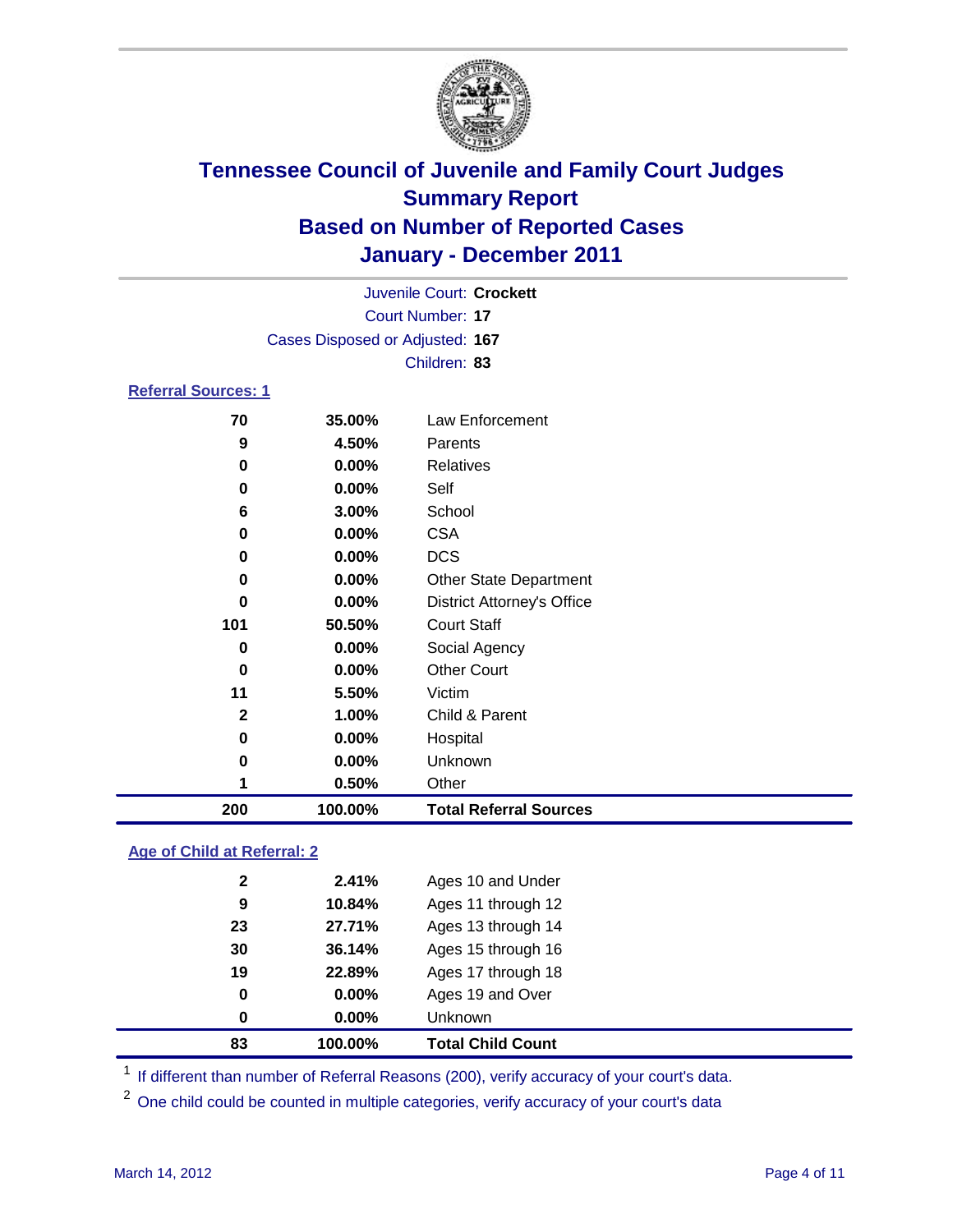

| Juvenile Court: Crockett  |                                         |                          |  |  |  |
|---------------------------|-----------------------------------------|--------------------------|--|--|--|
|                           | Court Number: 17                        |                          |  |  |  |
|                           | Cases Disposed or Adjusted: 167         |                          |  |  |  |
|                           |                                         | Children: 83             |  |  |  |
| Sex of Child: 1           |                                         |                          |  |  |  |
| 64                        | 77.11%                                  | Male                     |  |  |  |
| 19                        | 22.89%                                  | Female                   |  |  |  |
| $\mathbf 0$               | 0.00%                                   | Unknown                  |  |  |  |
| 83                        | 100.00%                                 | <b>Total Child Count</b> |  |  |  |
| Race of Child: 1          |                                         |                          |  |  |  |
| 55                        | 66.27%                                  | White                    |  |  |  |
| $\boldsymbol{9}$          | 10.84%                                  | African American         |  |  |  |
| 0                         | 0.00%                                   | Native American          |  |  |  |
| 0                         | 0.00%                                   | Asian                    |  |  |  |
| 18                        | 21.69%                                  | Mixed                    |  |  |  |
| 1                         | 1.20%                                   | Unknown                  |  |  |  |
| 83                        | 100.00%                                 | <b>Total Child Count</b> |  |  |  |
| <b>Hispanic Origin: 1</b> |                                         |                          |  |  |  |
| 18                        | 21.69%                                  | Yes                      |  |  |  |
| 65                        | 78.31%                                  | No                       |  |  |  |
| $\mathbf 0$               | 0.00%                                   | Unknown                  |  |  |  |
| 83                        | 100.00%                                 | <b>Total Child Count</b> |  |  |  |
|                           | <b>School Enrollment of Children: 1</b> |                          |  |  |  |
| 77                        | 92.77%                                  | Yes                      |  |  |  |
| 4                         | 4.82%                                   | <b>No</b>                |  |  |  |
| $\mathbf 2$               | 2.41%                                   | Unknown                  |  |  |  |
| 83                        | 100.00%                                 | <b>Total Child Count</b> |  |  |  |

One child could be counted in multiple categories, verify accuracy of your court's data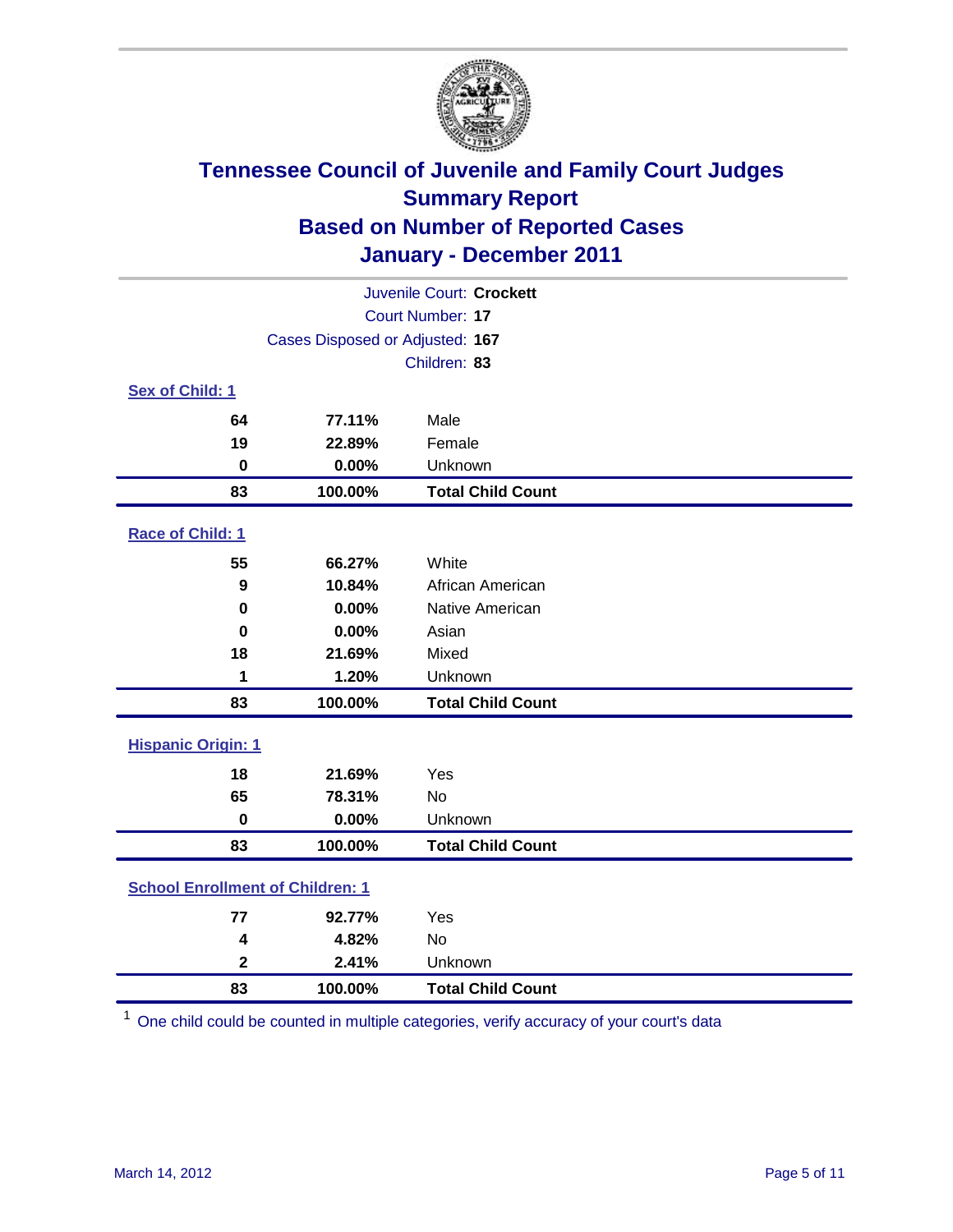

Court Number: **17** Juvenile Court: **Crockett** Cases Disposed or Adjusted: **167** Children: **83**

### **Living Arrangement of Child at Time of Referral: 1**

| 83 | 100.00%  | <b>Total Child Count</b>     |
|----|----------|------------------------------|
| 3  | 3.61%    | Other                        |
| 0  | $0.00\%$ | Unknown                      |
| 0  | $0.00\%$ | Independent                  |
| 0  | $0.00\%$ | In an Institution            |
| 1  | 1.20%    | In a Residential Center      |
| 0  | $0.00\%$ | In a Group Home              |
| 0  | $0.00\%$ | <b>With Foster Family</b>    |
| 0  | $0.00\%$ | <b>With Adoptive Parents</b> |
| 7  | 8.43%    | <b>With Relatives</b>        |
| 5  | 6.02%    | With Father                  |
| 35 | 42.17%   | With Mother                  |
| 3  | 3.61%    | With Mother and Stepfather   |
| 3  | 3.61%    | With Father and Stepmother   |
| 26 | 31.33%   | With Both Biological Parents |
|    |          |                              |

### **Type of Detention: 2**

| 167          | 100.00%  | <b>Total Detention Count</b> |  |
|--------------|----------|------------------------------|--|
| $\mathbf{2}$ | 1.20%    | Other                        |  |
| 151          | 90.42%   | Does Not Apply               |  |
| 0            | $0.00\%$ | Unknown                      |  |
| 1            | 0.60%    | Psychiatric Hospital         |  |
| 0            | 0.00%    | Jail - No Separation         |  |
| $\bf{0}$     | $0.00\%$ | Jail - Partial Separation    |  |
| $\bf{0}$     | $0.00\%$ | Jail - Complete Separation   |  |
| 13           | 7.78%    | Juvenile Detention Facility  |  |
| 0            | $0.00\%$ | Non-Secure Placement         |  |
|              |          |                              |  |

<sup>1</sup> One child could be counted in multiple categories, verify accuracy of your court's data

<sup>2</sup> If different than number of Cases (167) verify accuracy of your court's data.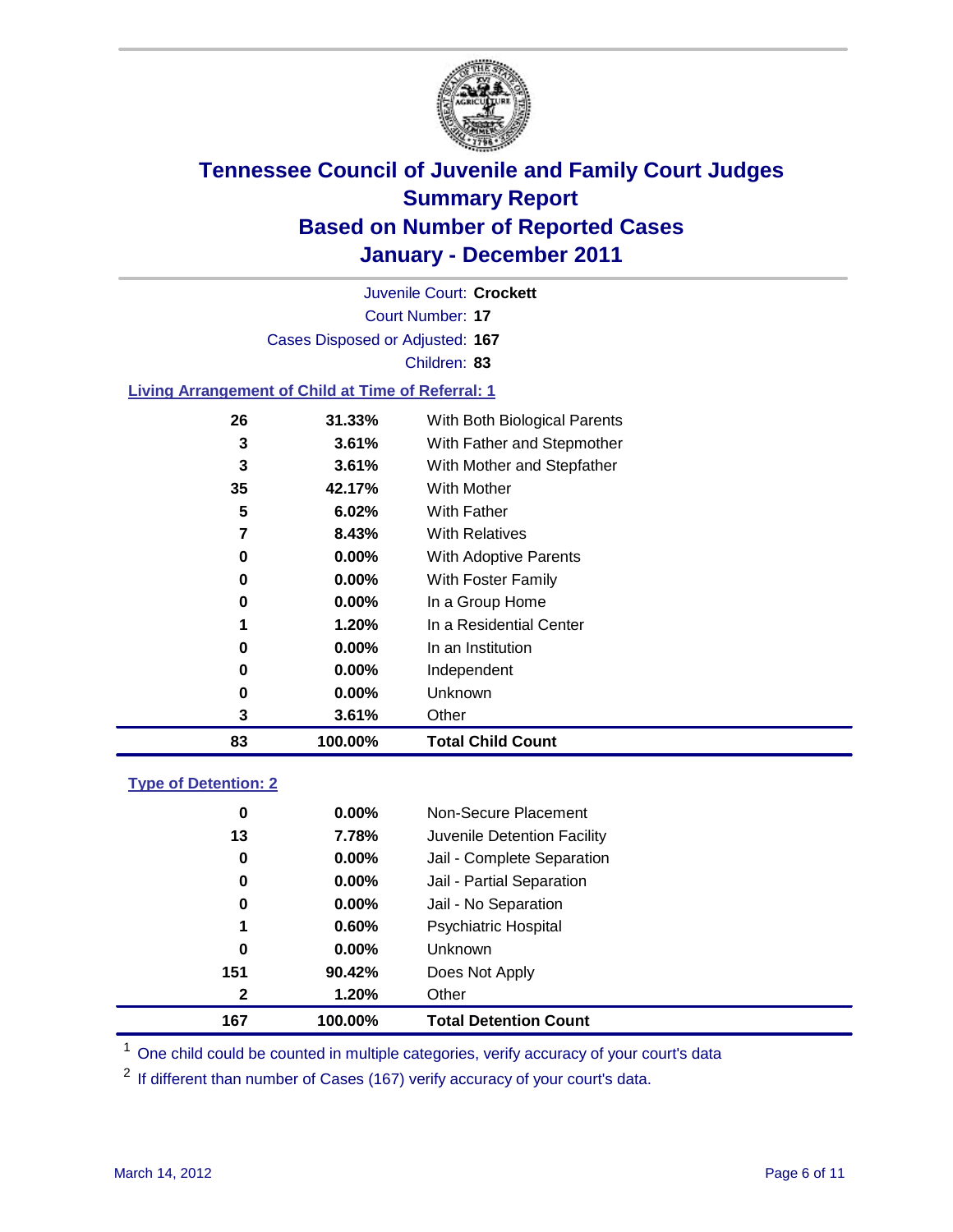

|                                                    | Juvenile Court: Crockett        |                                      |  |  |  |
|----------------------------------------------------|---------------------------------|--------------------------------------|--|--|--|
|                                                    | Court Number: 17                |                                      |  |  |  |
|                                                    | Cases Disposed or Adjusted: 167 |                                      |  |  |  |
|                                                    |                                 | Children: 83                         |  |  |  |
| <b>Placement After Secure Detention Hearing: 1</b> |                                 |                                      |  |  |  |
| 9                                                  | 5.39%                           | Returned to Prior Living Arrangement |  |  |  |
| 1                                                  | 0.60%                           | Juvenile Detention Facility          |  |  |  |
| 0                                                  | 0.00%                           | Jail                                 |  |  |  |
| 0                                                  | 0.00%                           | Shelter / Group Home                 |  |  |  |
| 0                                                  | 0.00%                           | <b>Foster Family Home</b>            |  |  |  |
| $\bf{0}$                                           | 0.00%                           | Psychiatric Hospital                 |  |  |  |
| 0                                                  | 0.00%                           | Unknown                              |  |  |  |
| 154                                                | 92.22%                          | Does Not Apply                       |  |  |  |
| 3                                                  | 1.80%                           | Other                                |  |  |  |
| 167                                                | 100.00%                         | <b>Total Placement Count</b>         |  |  |  |
| <b>Intake Actions: 2</b>                           |                                 |                                      |  |  |  |
| 107                                                | 53.50%                          | <b>Petition Filed</b>                |  |  |  |
| $\mathbf 0$                                        | 0.00%                           | <b>Motion Filed</b>                  |  |  |  |
| 3                                                  | 1.50%                           | <b>Citation Processed</b>            |  |  |  |
| 0                                                  |                                 |                                      |  |  |  |
|                                                    | 0.00%                           | Notification of Paternity Processed  |  |  |  |
| 90                                                 | 45.00%                          | Scheduling of Judicial Review        |  |  |  |
| 0                                                  | 0.00%                           | Scheduling of Administrative Review  |  |  |  |
| 0                                                  | 0.00%                           | Scheduling of Foster Care Review     |  |  |  |
| $\bf{0}$                                           | 0.00%                           | Unknown                              |  |  |  |
| 0                                                  | 0.00%                           | Does Not Apply                       |  |  |  |
| 0                                                  | 0.00%                           | Other                                |  |  |  |

<sup>1</sup> If different than number of Cases (167) verify accuracy of your court's data.

<sup>2</sup> If different than number of Referral Reasons (200), verify accuracy of your court's data.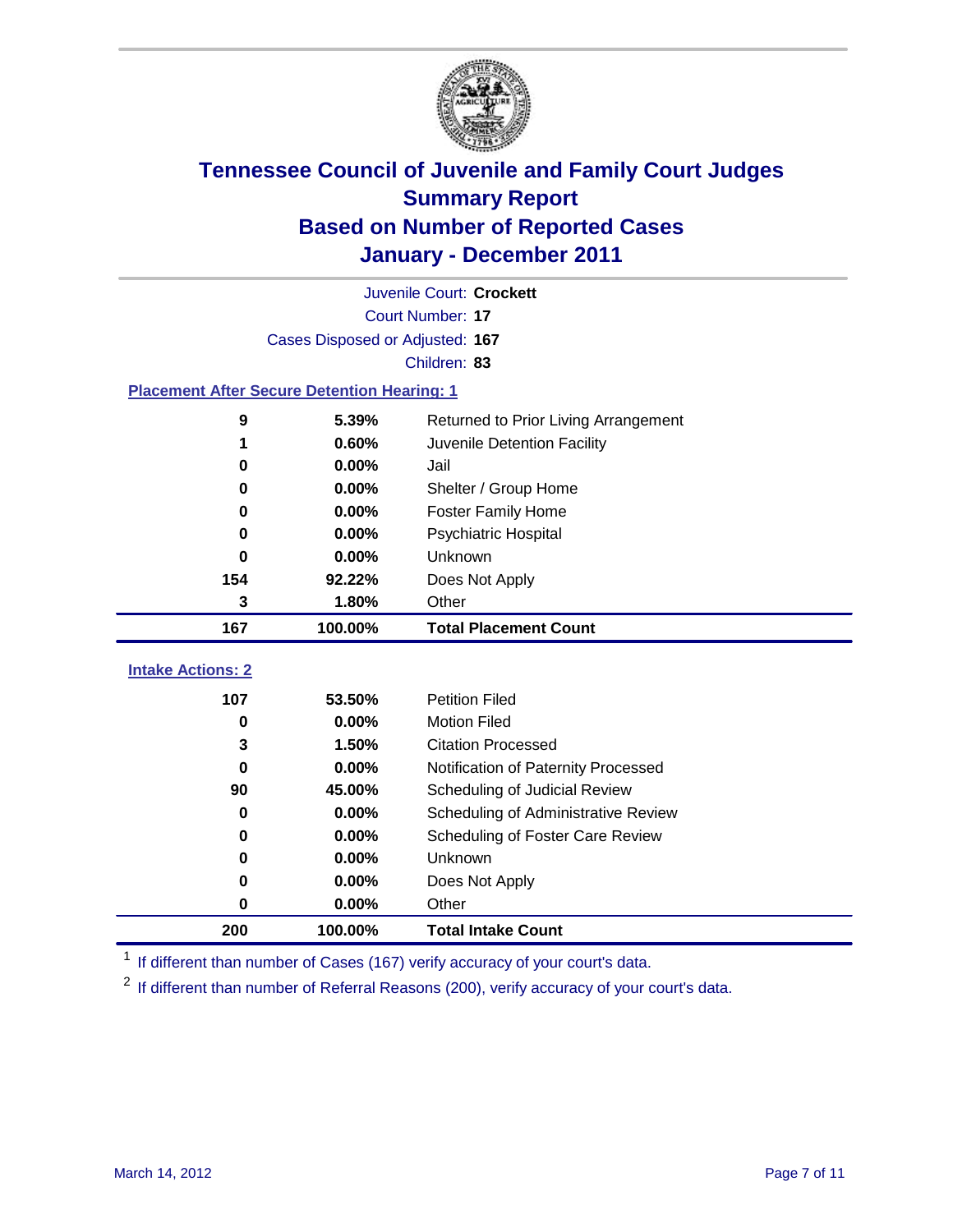

Court Number: **17** Juvenile Court: **Crockett** Cases Disposed or Adjusted: **167** Children: **83**

### **Last Grade Completed by Child: 1**

| 0        | 0.00%                                   | Too Young for School         |  |
|----------|-----------------------------------------|------------------------------|--|
| 0        | 0.00%                                   | Preschool                    |  |
| 0        | 0.00%                                   | Kindergarten                 |  |
| 0        | 0.00%                                   | 1st Grade                    |  |
| 0        | 0.00%                                   | 2nd Grade                    |  |
| 1        | 1.20%                                   | 3rd Grade                    |  |
| 1        | 1.20%                                   | 4th Grade                    |  |
| 6        | 7.23%                                   | 5th Grade                    |  |
| 5        | 6.02%                                   | 6th Grade                    |  |
| 14       | 16.87%                                  | 7th Grade                    |  |
| 8        | 9.64%                                   | 8th Grade                    |  |
| 10       | 12.05%                                  | 9th Grade                    |  |
| 8        | 9.64%                                   | 10th Grade                   |  |
| 14       | 16.87%                                  | 11th Grade                   |  |
| 2        | 2.41%                                   | 12th Grade                   |  |
| $\bf{0}$ | 0.00%                                   | Non-Graded Special Ed        |  |
| 0        | 0.00%                                   | <b>GED</b>                   |  |
| 1        | 1.20%                                   | Graduated                    |  |
| 0        | 0.00%                                   | <b>Never Attended School</b> |  |
| 12       | 14.46%                                  | Unknown                      |  |
| 1        | 1.20%                                   | Other                        |  |
| 83       | 100.00%                                 | <b>Total Child Count</b>     |  |
|          | <b>Enrolled in Special Education: 1</b> |                              |  |

| 83 | 100.00% | <b>Total Child Count</b> |
|----|---------|--------------------------|
| 10 | 12.05%  | Unknown                  |
| 64 | 77.11%  | No                       |
| 9  | 10.84%  | Yes                      |
|    |         |                          |

One child could be counted in multiple categories, verify accuracy of your court's data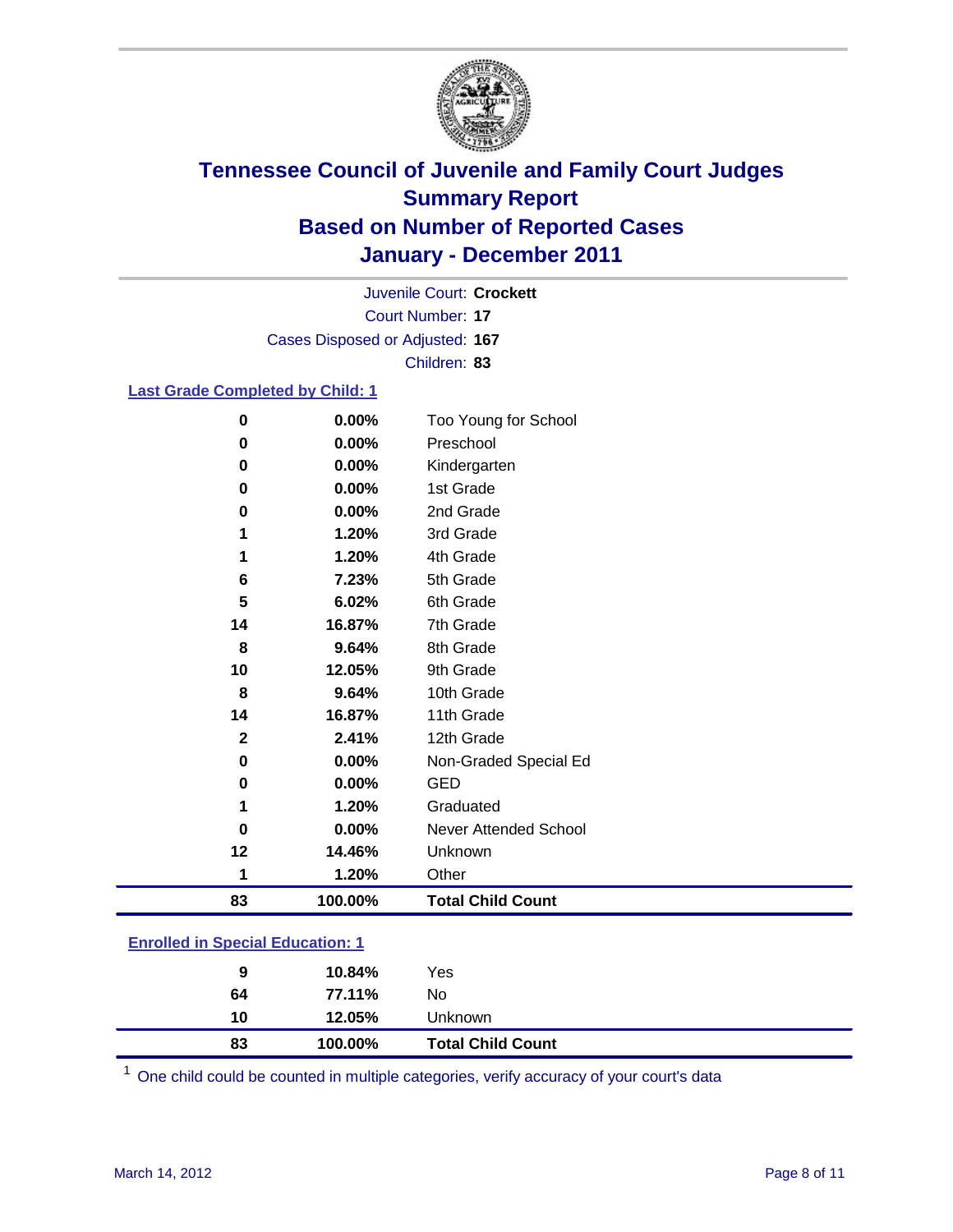

|                              |                                 | Juvenile Court: Crockett  |
|------------------------------|---------------------------------|---------------------------|
|                              |                                 | Court Number: 17          |
|                              | Cases Disposed or Adjusted: 167 |                           |
|                              |                                 | Children: 83              |
| <b>Action Executed By: 1</b> |                                 |                           |
| 200                          | 100.00%                         | Judge                     |
| 0                            | $0.00\%$                        | Magistrate                |
| $\bf{0}$                     | $0.00\%$                        | <b>YSO</b>                |
| 0                            | $0.00\%$                        | Other                     |
| 0                            | 0.00%                           | Unknown                   |
| 200                          | 100.00%                         | <b>Total Action Count</b> |

### **Formal / Informal Actions: 1**

| 25  | 12.50%   | Dismissed                                        |
|-----|----------|--------------------------------------------------|
| 4   | 2.00%    | Retired / Nolle Prosequi                         |
| 13  | 6.50%    | <b>Complaint Substantiated Delinquent</b>        |
| 7   | 3.50%    | <b>Complaint Substantiated Status Offender</b>   |
| 0   | $0.00\%$ | <b>Complaint Substantiated Dependent/Neglect</b> |
| 0   | $0.00\%$ | <b>Complaint Substantiated Abused</b>            |
| 0   | $0.00\%$ | <b>Complaint Substantiated Mentally III</b>      |
| 0   | $0.00\%$ | Informal Adjustment                              |
| 19  | 9.50%    | <b>Pretrial Diversion</b>                        |
| 0   | $0.00\%$ | <b>Transfer to Adult Court Hearing</b>           |
| 0   | $0.00\%$ | Charges Cleared by Transfer to Adult Court       |
| 0   | $0.00\%$ | Special Proceeding                               |
| 5   | 2.50%    | <b>Review Concluded</b>                          |
| 126 | 63.00%   | Case Held Open                                   |
|     | 0.50%    | Other                                            |
| 0   | $0.00\%$ | <b>Unknown</b>                                   |
| 200 | 100.00%  | <b>Total Action Count</b>                        |

<sup>1</sup> If different than number of Referral Reasons (200), verify accuracy of your court's data.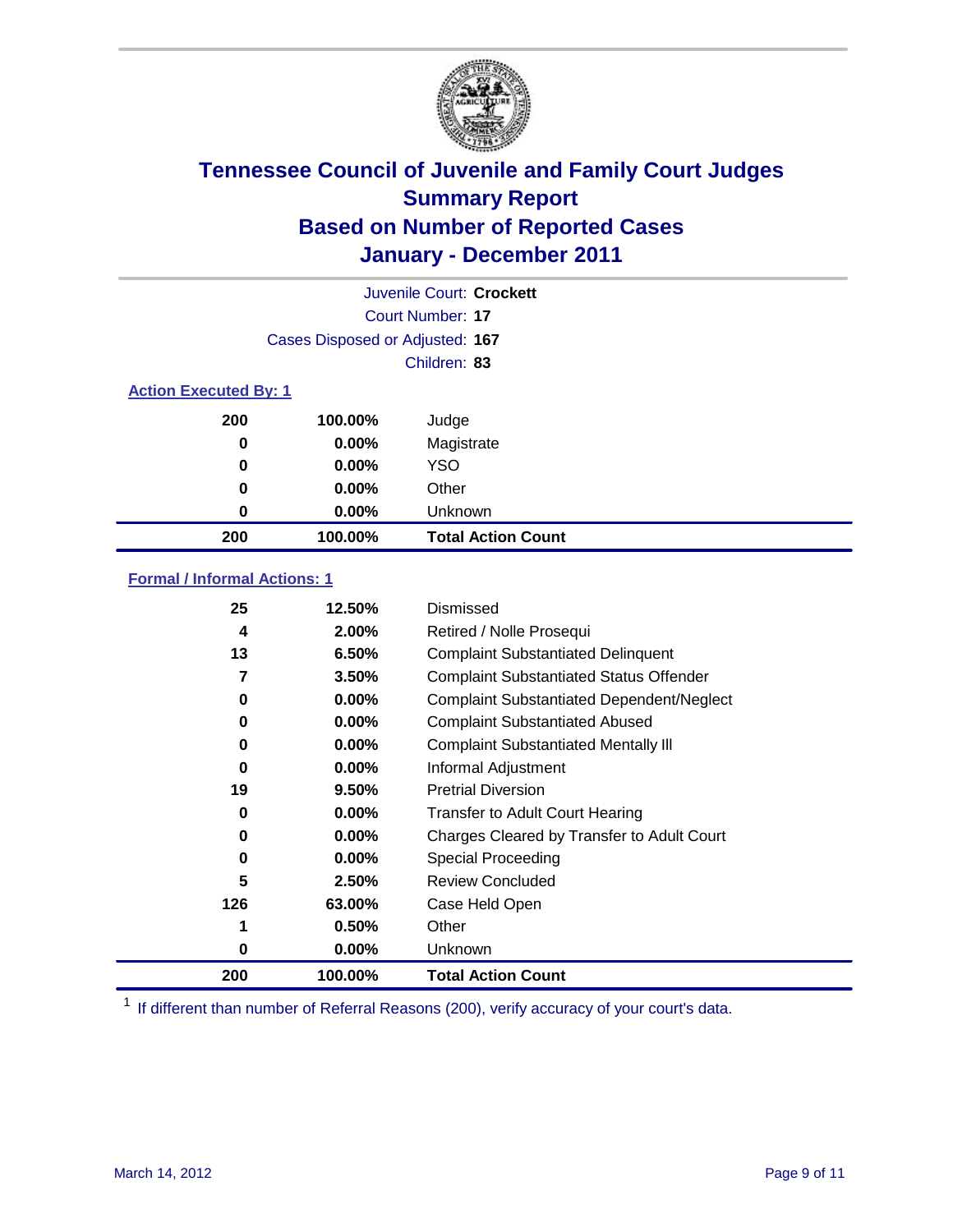

|                       |                                 | Juvenile Court: Crockett                              |
|-----------------------|---------------------------------|-------------------------------------------------------|
|                       |                                 | Court Number: 17                                      |
|                       | Cases Disposed or Adjusted: 167 |                                                       |
|                       |                                 | Children: 83                                          |
| <b>Case Outcomes:</b> |                                 | There can be multiple outcomes for one child or case. |
| 16                    | 4.42%                           | <b>Case Dismissed</b>                                 |
| 2                     | 0.55%                           | Case Retired or Nolle Prosequi                        |
| 1                     | 0.28%                           | Warned / Counseled                                    |
| 112                   | 30.94%                          | Held Open For Review                                  |
| 31                    | 8.56%                           | Supervision / Probation to Juvenile Court             |
| 0                     | 0.00%                           | <b>Probation to Parents</b>                           |
| 32                    | 8.84%                           | Referral to Another Entity for Supervision / Service  |
| 15                    | 4.14%                           | Referred for Mental Health Counseling                 |
| 17                    | 4.70%                           | Referred for Alcohol and Drug Counseling              |
| 0                     | 0.00%                           | Referred to Alternative School                        |
| 0                     | 0.00%                           | Referred to Private Child Agency                      |
| 2                     | 0.55%                           | Referred to Defensive Driving School                  |
| 0                     | 0.00%                           | Referred to Alcohol Safety School                     |
| 0                     | 0.00%                           | Referred to Juvenile Court Education-Based Program    |
| 0                     | 0.00%                           | Driver's License Held Informally                      |
| 0                     | 0.00%                           | <b>Voluntary Placement with DMHMR</b>                 |
| 3                     | 0.83%                           | <b>Private Mental Health Placement</b>                |
| 0                     | 0.00%                           | <b>Private MR Placement</b>                           |
| 0                     | 0.00%                           | Placement with City/County Agency/Facility            |
| 0                     | 0.00%                           | Placement with Relative / Other Individual            |
| 7                     | 1.93%                           | Fine                                                  |
| 3                     | 0.83%                           | <b>Public Service</b>                                 |
| 10                    | 2.76%                           | Restitution                                           |
| 0                     | 0.00%                           | Runaway Returned                                      |
| 18                    | 4.97%                           | No Contact Order                                      |
| 1                     | 0.28%                           | Injunction Other than No Contact Order                |
| 8                     | 2.21%                           | <b>House Arrest</b>                                   |
| 6                     | 1.66%                           | <b>Court Defined Curfew</b>                           |
| 0                     | 0.00%                           | Dismissed from Informal Adjustment                    |
| 1                     | 0.28%                           | <b>Dismissed from Pretrial Diversion</b>              |
| 2                     | 0.55%                           | Released from Probation                               |
| 0                     | 0.00%                           | <b>Transferred to Adult Court</b>                     |
| 0                     | 0.00%                           | <b>DMHMR Involuntary Commitment</b>                   |